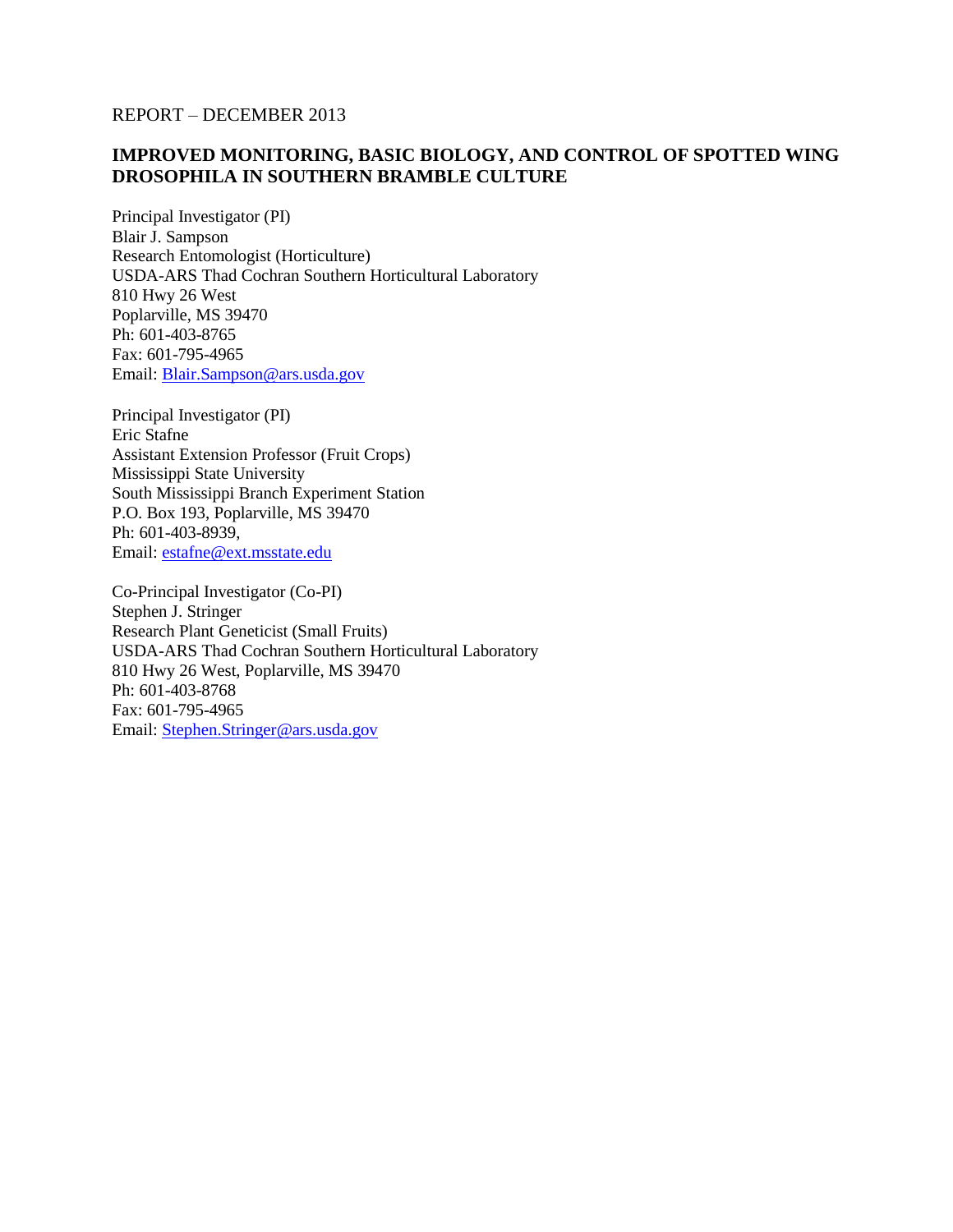The exotic invasive spotted-wing Drosophila, *Drosophila suzukii* is currently a major US fruit pest and is now distributed nationwide. Early economic losses to this small fly ranged between 20% and 100% with a total loss in annual revenue of \$500 million, and yield losses continue to mount. Objectives of our research focused on 1) monitoring, 2) basic biology, 3) biological control and 4) chemical control of the SWD fly.

**1) Monitoring:** We initiated a study to detect adult SWD early using patentable traps that were developed in our lab in collaboration with Scentry Biologicals, Inc. (Billings, Montana). Our cooperate research with USDA-ARS researchers in Wapato WA (Don Cha, Peter Landolt) has helped to develop a lure with four compounds that are highly attractive to SWD, particularly female flies, the sex responsible for egg laying and yield loss. This research is still ongoing, but next season we will test these traps with the new lures. Prototype traps have been constructed with a light source and will soon be produced by Scentry on a larger scale for field-testing in 2014.

**2) Basic Biology:** Our success in rearing adult flies has revealed female flies oviposit mainly during the day and adults are long-lived and may live as long as 30 days. Intact fruits are preferred by females as egg-laying sites, the berry's skin serves as a firm substrate and as a critical cue for oviposition. Rotting bramble fruit or damaged fruit that are fermenting were shown to attract adult SWD, but not to induce egg laying. In fact, adult SWD cannot feed on fermented caneberries, and if they do, they quickly die within 24 h of exposure; not so for native *Drosophila* which, can feed and reproduce on fermenting substrates. These studies are ongoing. With the colonies established with NABG funding, we were able to establish a cooperative project with Dr. Shahid Karim (University of Southern Mississippi) to identify the microbiota associated with SWD digestion by using rRNA genetic sequencing. Preliminary data identified endosymbiotic bacteria that may be crucial to SWD digestion and chemical (ethanol) detoxification. Our hope is to interfere with the synthesis of proteins produced by these microbes in order to reduce the survival and reproductive fitness of adult SWD flies.

**3) Biological Control:** We have identified *Leptopilina boulardi* as a parasitoid wasp associated with SWD in blackberry fields in southern Mississippi. Next year we hope to collect enough adult wasps and raise them on native *Drosophila*, to get an ample supply for exposing them to SWD larvae.

At right: Female *L. boulardi*, a well-known parasitoid of *Drosophila* species discovered on southern brambles in Mississippi and associated with SWD.

**4) Chemical Control:** We have currently developed the bioassays in cooperation with MSU (Eugene Blythe) and the USDA-ARS NPURU (David Wedge) to test essential oils from the United States and China as deterrents and contact insecticides against adult SWD.